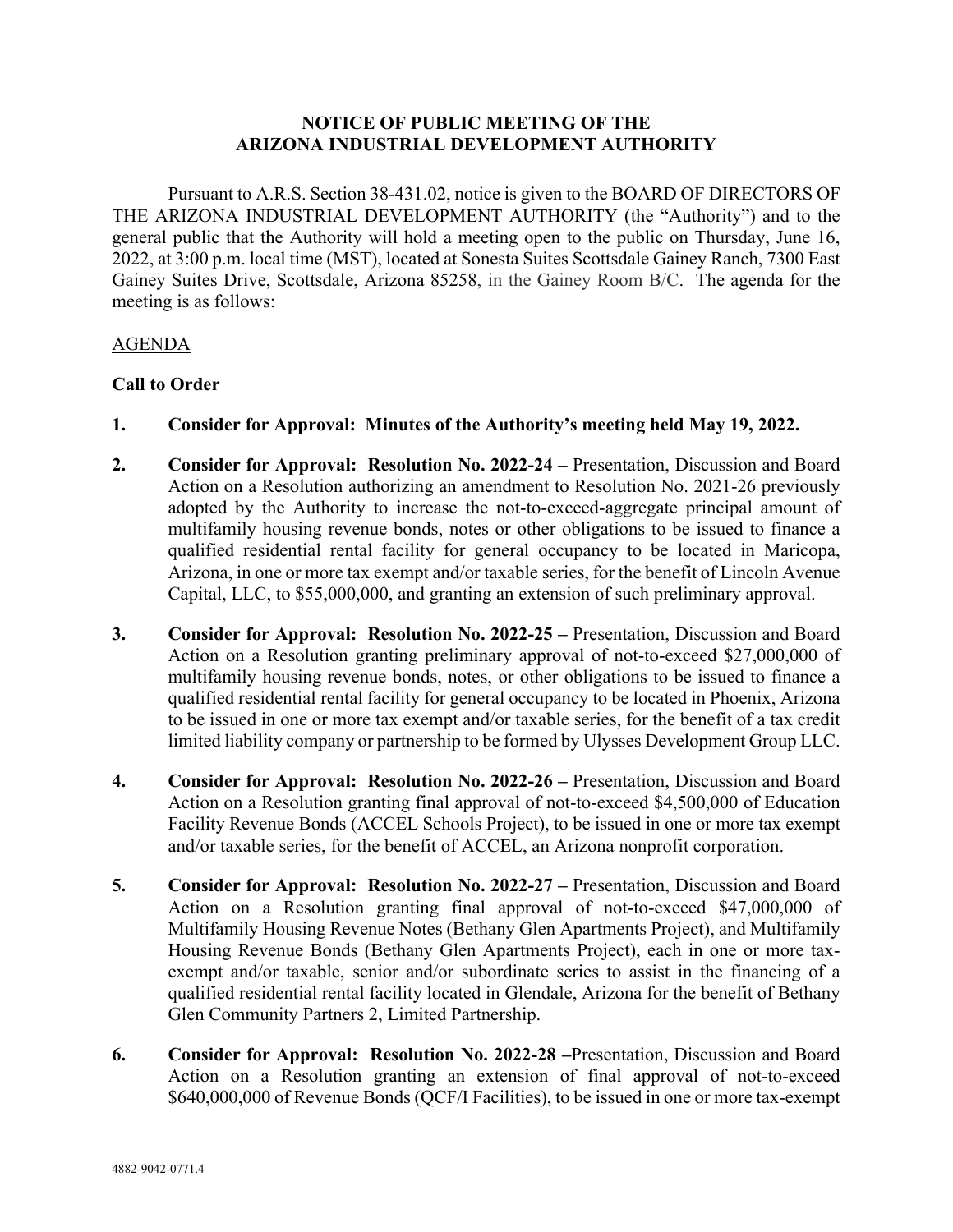and/or taxable series to assist in the financing of behavioral healthcare facilities in Las Vegas, Nevada and San Antonio, Texas for the benefit of QCF/I, Inc., and authorizing the issuance of such bonds in senior and/or subordinate series.

- **7. Consider for Approval: Resolution No. 2022-29 –** Presentation, Discussion and Board Action on a Resolution authorizing the encumbering of monies to self-fund the Authority's HOME Plus down-payment assistance program.
- **8. Call to the Public**: This is the time for the public to comment. Members of the Authority board of directors may not discuss items that are not on the agenda. Therefore, action taken as a result of public comment will be limited to directing staff or counsel to study the matter or scheduling the matter for further consideration and decision at a later date.

# **9. Announcements**

## **Adjournment**